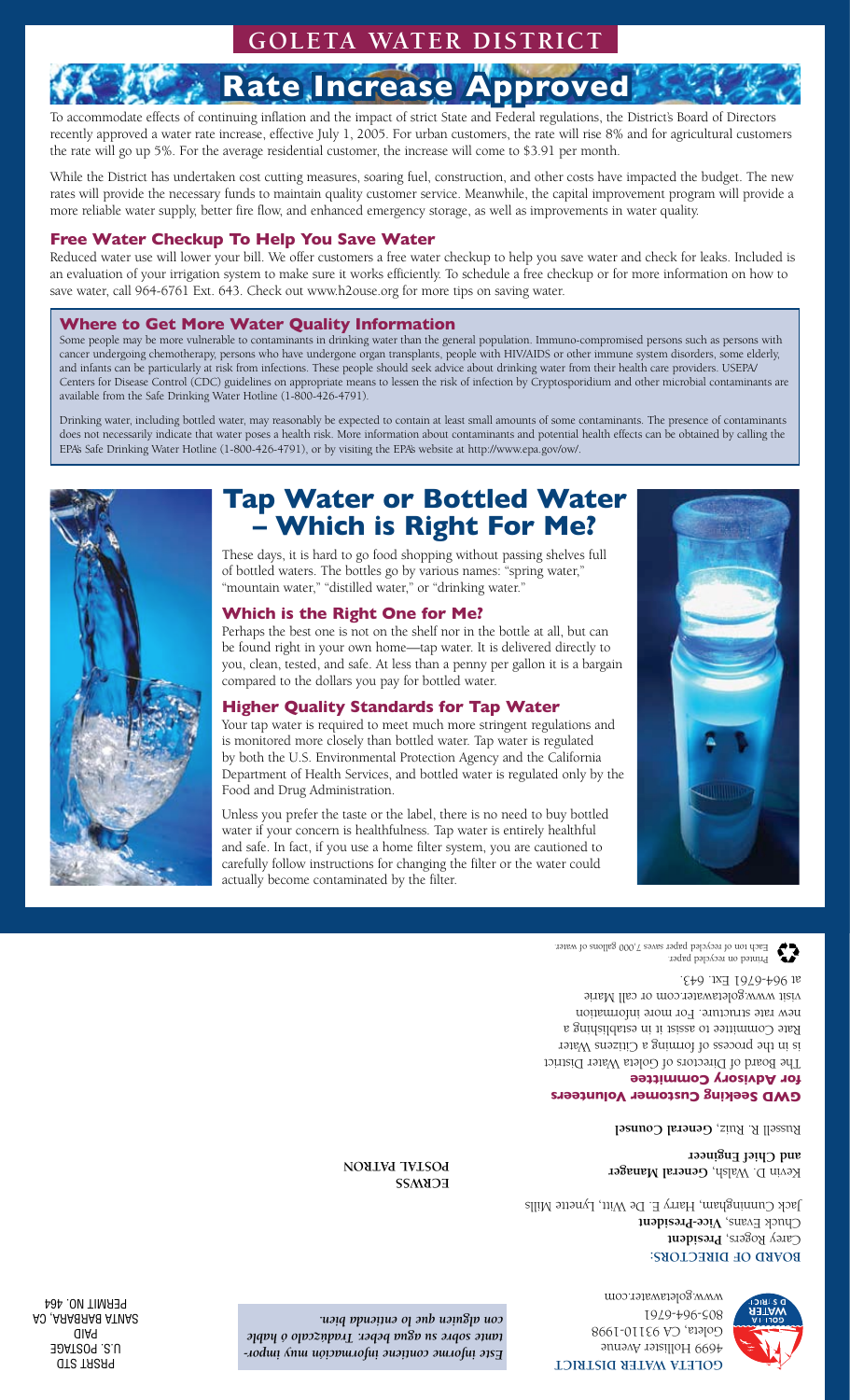#### **J u n e 2 0 0 5**



*INFORMATION ABOUT YOUR WATER*

## **Providing Outstanding Water Quality is a Team Effort**

*Monitoring Around the Clock. There are no holidays from water quality. Our certified professionals monitor your drinking water quality 24 hours a day, 7 days a week, throughout the year.* 

#### *Accuracy is the Standard.*

*Goleta Water District staff conducts thousands of tests each year to ensure the quality of the water you receive, to within onehundredth of a part in a billion parts of water!*

*Full-Time Testing. Some quality tests are conducted daily, some weekly, some monthly, and some continuously. All records are carefully maintained, and many are submitted to government regulatory agencies for review.*

#### *Laboratories Are Licensed, Certified.*

*Certain tests are conducted at our own State-certified laboratory; independent laboratories using the most modern and sophisticated equipment carry out others.*



# **2005 CONSUMER CONFIDENCE REPORT Again—District Meets All Quality Standards for Drinking Water**

*Last year, as in years past, your drinking water met every Federal and State health standard.* 

#### **Quality Report Provides the Details**

This newsletter carries the full story of our water quality efforts. It provides a snapshot of last year's testing results, including where your water comes from, what substances it contains, and how the water compares to health standards. It also has information about the basic healthfulness of the water, and even an account of how it met so-called esthetic recommendations like hardness.

#### **Keeping Customers Informed**

Goleta Water District is committed to providing customers with helpful information about water. For more information about water quality, you can call Dale Armstrong at 805-879-4678.

> *While the District enjoys multiple sources of water—imported State Project water, groundwater from wells, and recycled water—our main supply remains Lake Cachuma, surrounded by a clean, mountain watershed.*

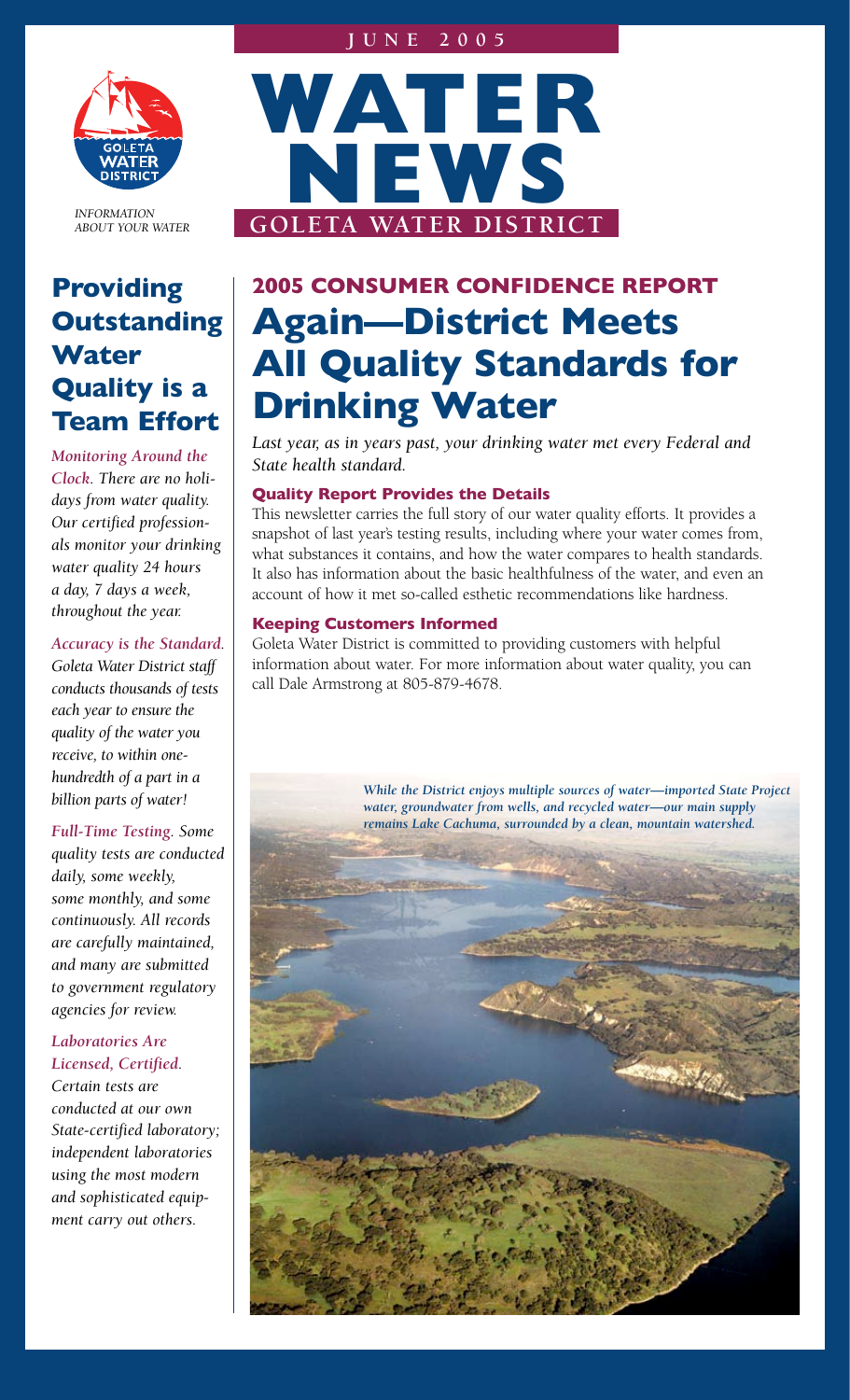**Your Water<br>Starts With a High Quality Source** 

The main source of your water comes from Lake Cachuma and is treated at the Corona del Mar Water Treatment Plant. In addition, Well was used in February and August.the District maintains a number of wells as

a backup supply. In 2004, University Well was used briefly in April, and Sierra Madre

## **Sources of Possible Contaminants in Tap and Bottled Drinking Water**

*The sources of drinking water (both tap water and bottled water) include rivers, lakes, streams, ponds, reservoirs, springs, and wells. As water travels over the surface of the land or through the ground, it dissolves naturally-occurring minerals and, in some cases, radioactive material, and can pick up substances resulting from the presence of animals or from human activity. Contaminants that may be present in source water include:*

- Microbial contaminants, such as viruses and bacteria, that may come from sewage treatment plants, septic systems, agricultural livestock operations, and wildlife.
- Inorganic contaminants, such as salts and metals, that can be naturally-occurring or result from urban stormwater runoff, industrial or domestic wastewater discharges, oil and gas production, mining, or farming.
- Pesticides and herbicides, which may come from a variety of sources such as

agriculture, urban stormwater runoff, and residential uses.

- Organic chemical contaminants, including synthetic and volatile organic chemicals, that are byproducts of industrial processes and petroleum production, and can also come from gas stations, urban stormwater runoff, and septic systems.
- Radioactive contaminants, which can be naturallyoccurring or be the result of oil and gas production and mining activities.

In order to ensure that tap water is safe to drink, USEPA and the California Department of Health Services (Department) prescribe regulations that limit the amount of certain contaminants in water provided by public water systems. Department regulations also establish limits for contaminants in bottled water that must provide the same protection for public health.

#### **Source Water Assessment Available for Public Inspection**

A source water assessment of Lake Cachuma was completed in December 2000. This water source is considered most vulnerable to the following activity associated with contaminants detected in the water supply: gas stations and recreational surface water activities. In addition, this water source is most vulnerable to this activity, for which no associated contaminant has been detected: historic mining operations. An assessment of University Well was completed in January 2002; it is considered most vulnerable to injection wells. The District operates these injection wells as part of an aquifer storage and recovery project and closely monitors the quality of the treated surface water that is injected. An assessment of Sierra Madre Well was completed in April 2003; it is considered most vulnerable to sewer collection systems. The District closely monitors the quality of the water in Sierra Madre Well for the presence of contaminants. A copy of the complete assessments is available at the District's main office. You may request a summary by contacting Operations Manager Michael Kanno at 879-4630.

**DEFINITIONS USED IN THE CHART:**

**Maximum Contaminant Level (MCL):** The highest level of a contaminant that is allowed in drinking water. Primary MCLs are set as close to the PHGs (or MCLGs) as is economically and technologically feasible. Secondary MCLs are set to protect the odor, taste, and appearance of drinking water.

**Maximum Contaminant Level Goal (MCLG):** The level of a contaminant in drinking water below which there is no known or expected risk to health. MCLGs are set by the U.S. Environmental Protection Agency.

**Public Health Goal (PHG):** The level of a contaminant in drinking water below which there is no known or expected risk to health. PHGs are set by the California Environmental Protection Agency.

**Maximum Residual Disinfectant Level (MRDL):** The level of a disinfectant added for water treatment that may not be exceeded at the consumer's tap.

**Maximum Residual Disinfectant Level Goal (MRDLG):** The level of a disinfectant added for water treatment below which there is no known or expected risk to health. MRDLGs are set by the U.S. Environmental Protection Agency.

**Primary Drinking Water Standard or PDWS:** MCLs and MRDLs for contaminants that affect health along with their monitoring and reporting rater treatment requirements

**Treatment Technique (TT):** A required process intended to reduce the level of a contaminant in drinking water.

**Regulatory Action Level (AL):** The concentration of a contaminant which, if exceeded, triggers treatment or other requirements which a water system must follow.

**ppb:** Parts per billion or micrograms per liter.<br>**pCi/I:** Picocuries per liter (a measure of radiation) **pCi/l:** Picocuries per liter (a measure of radiation) **primics/cm:** micromhos per centimeter (an indicator of dissolved minerals in the water).<br>NTU: Nephelometric turbidity units. A measure of clarity. Variances and Exemp

**N/A:** Not applicable.<br> **ppb:** Parts per billion or micrograms per liter.<br> **ppm:** Parts per million or milliorams per liter.

**Variances and Exemptions:** State or EPA permission not to meet an MCL or a treatment technique under certain conditions.

#### **FOOTNOTES TO THE CHART:**

- In March 2002 a sample taken at University Well had a detection of 0.9 ppb dichloromethane. University Well was not in use at this time. Subsequent samples taken at this well have been non-detect for dichloromethane.
- <sup>2</sup> Turbidity is a measure of the cloudiness of the water. We monitor it because it is a good indicator of the effectiveness of our filtration system.
- 3 Turbidity of the filtered water must: 1) Be less than or equal to 0.3 NTU in 95% of measurements in a month; 2) Not exceed 1.0 NTU.
- 4 Conventional surface water treatment plants must remove a certain percentage of the TOC in their raw intake water using a specialized treatment technique. The percentage removal required depends on raw water quality characteristics. For Goleta Water District's raw water source, the required percentage is 15%. Due to the nature of Goleta Water District's raw water source TOC, this is not technically feasible. Goleta Water District has received verbal approval of a waiver from this treatment requirement from the USEPA and the California Department of Health Services, and we are awaiting formal written approval.
- 5 Unregulated contaminant monitoring helps EPA and the California Department of Health Services to determine where certain contaminants occur and whether the contaminants need to be regulated. Goleta Water District completed its required Unregulated Contaminant Monitoring Rule (UCMR) testing in 2001. The data in this section of the report are from 2001.
- Radon is a radioactive gas that you can't see, taste, or smell. It is found throughout the U.S. Radon can move up through the ground and into a home through cracks and holes in the foundation. Radon can build up to high levels in all types of homes. Radon can also get into indoor air when released from tap water from showering, washing dishes, and other household activities. Compared to radon entering the home through soil, radon entering the home through tap water will in most cases be a small source of radon in indoor air. Radon is a known human carcinogen. Breathing air containing radon can lead to lung cancer. Drinking water containing radon may also cause increased risk of stomach cancer. If you are concerned about radon in your home, test the air in your home. Testing is inexpensive and easy. Fix your home if the level of radon in your air is 4 picocuries per liter of air (pCi/L) or higher. There are simple ways to fix a radon problem that aren't too costly. For additional information, call your State radon program or call EPA's Radon Hotline (800-SOS-RADON).

Note: The State allows us to monitor for some contaminants less than once per year because the concentrations of these contaminants do not change frequently. Some of our data, though representative, are more than one year old. All of the surface water and distribution system data presented in the tables are from samples taken in 2004, except for the following. The surface water uranium data were obtained in 1999. All of the groundwater data in the tables are from samples taken in 2004, except for the following. The dichloromethane data are from 2002. The silica data are from 2001. The sodium, potassium, alkalinity, bicarbonate, sulfate, chloride, fluoride, pH, specific conductance, total dissolved solids, color, turbidity odor and turbidity data are from 2001 and 2004. The hardness, calcium and magnesium data are from 2003 and 2004. The groundwater gross alpha and uranium data a were obtained in 1999 and 2004.